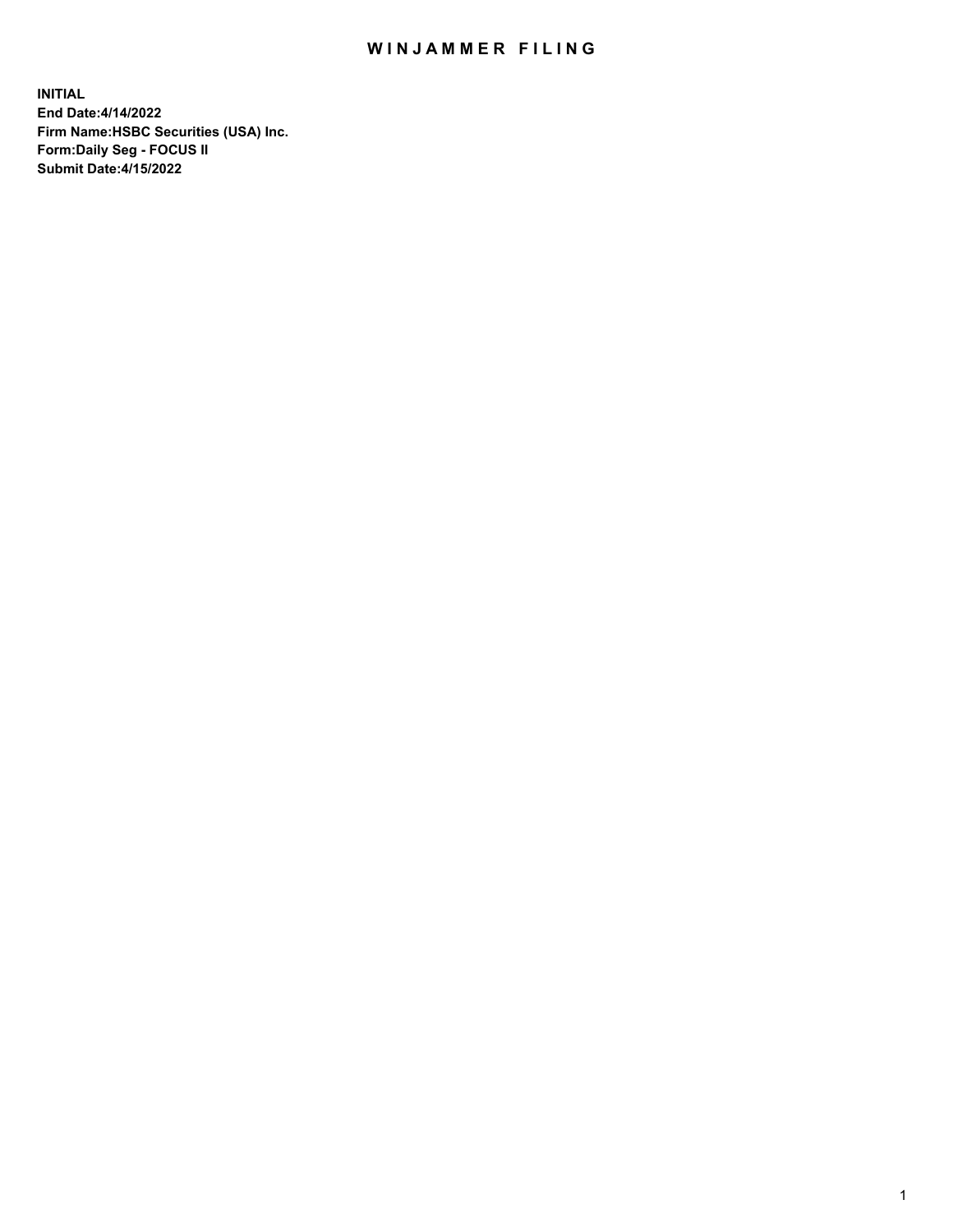**INITIAL End Date:4/14/2022 Firm Name:HSBC Securities (USA) Inc. Form:Daily Seg - FOCUS II Submit Date:4/15/2022 Daily Segregation - Cover Page**

| Name of Company                                                                                                                                                                                                                                                                                                                | <b>HSBC Securities (USA) Inc.</b>                          |
|--------------------------------------------------------------------------------------------------------------------------------------------------------------------------------------------------------------------------------------------------------------------------------------------------------------------------------|------------------------------------------------------------|
| <b>Contact Name</b>                                                                                                                                                                                                                                                                                                            | <b>Michael Vacca</b>                                       |
| <b>Contact Phone Number</b>                                                                                                                                                                                                                                                                                                    | 212-525-7951                                               |
| <b>Contact Email Address</b>                                                                                                                                                                                                                                                                                                   | michael.vacca@us.hsbc.com                                  |
| FCM's Customer Segregated Funds Residual Interest Target (choose one):<br>a. Minimum dollar amount: ; or<br>b. Minimum percentage of customer segregated funds required:%; or<br>c. Dollar amount range between: and; or<br>d. Percentage range of customer segregated funds required between: % and %.                        | 132,000,000<br><u>0</u><br>00<br>0 <sub>0</sub>            |
| FCM's Customer Secured Amount Funds Residual Interest Target (choose one):<br>a. Minimum dollar amount: ; or<br>b. Minimum percentage of customer secured funds required:%; or<br>c. Dollar amount range between: and; or<br>d. Percentage range of customer secured funds required between: % and %.                          | 15,000,000<br><u>0</u><br>0 <sub>0</sub><br>0 <sub>0</sub> |
| FCM's Cleared Swaps Customer Collateral Residual Interest Target (choose one):<br>a. Minimum dollar amount: ; or<br>b. Minimum percentage of cleared swaps customer collateral required:% ; or<br>c. Dollar amount range between: and; or<br>d. Percentage range of cleared swaps customer collateral required between:% and%. | 83,000,000<br><u>0</u><br><u>00</u><br>00                  |

Attach supporting documents CH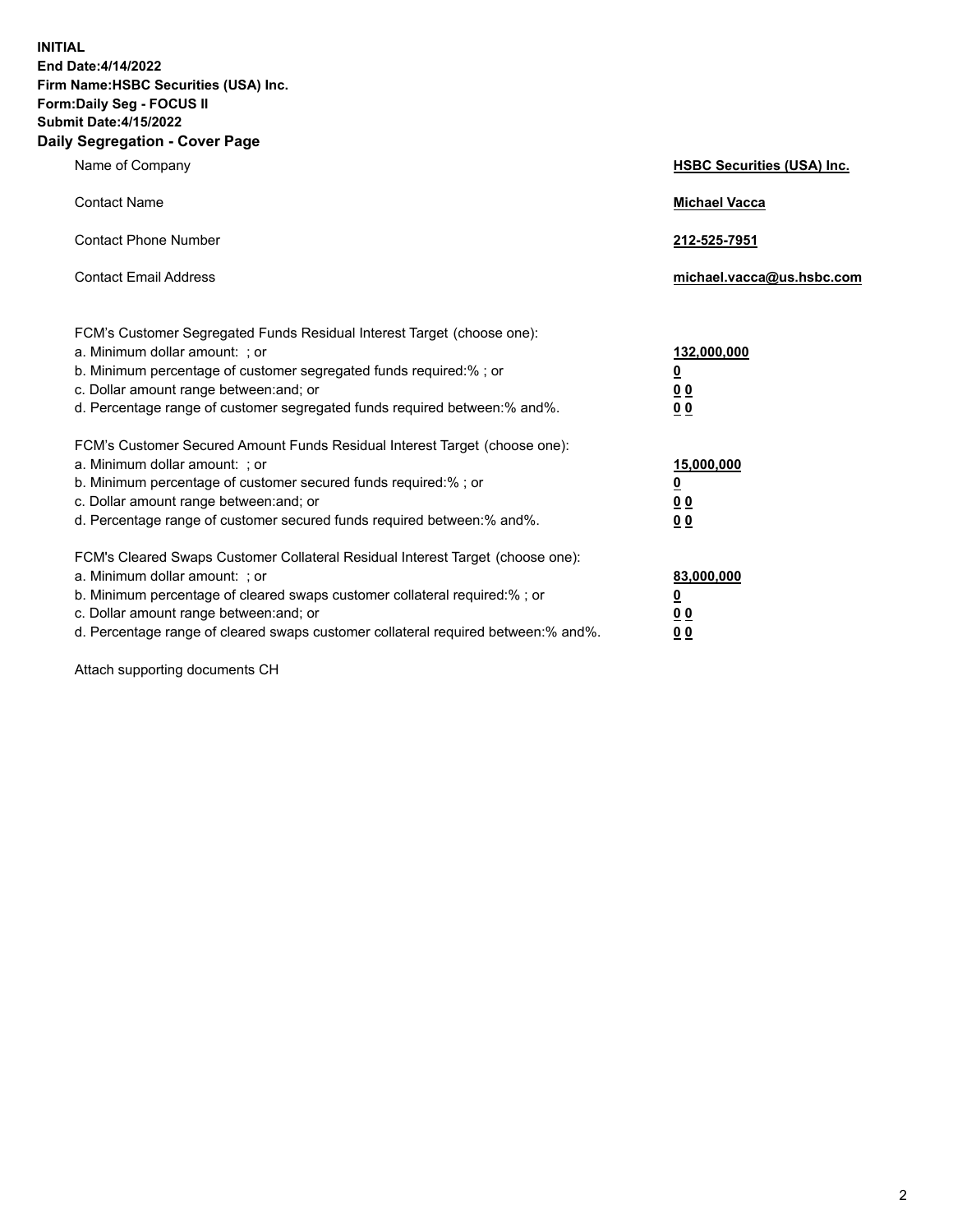**INITIAL End Date:4/14/2022 Firm Name:HSBC Securities (USA) Inc. Form:Daily Seg - FOCUS II Submit Date:4/15/2022 Daily Segregation - Secured Amounts** Foreign Futures and Foreign Options Secured Amounts Amount required to be set aside pursuant to law, rule or regulation of a foreign government or a rule of a self-regulatory organization authorized thereunder **0** [7305] 1. Net ledger balance - Foreign Futures and Foreign Option Trading - All Customers A. Cash **98,744,994** [7315] B. Securities (at market) **51,981,576** [7317] 2. Net unrealized profit (loss) in open futures contracts traded on a foreign board of trade **8,305,900** [7325] 3. Exchange traded options a. Market value of open option contracts purchased on a foreign board of trade **0** [7335] b. Market value of open contracts granted (sold) on a foreign board of trade **0** [7337] 4. Net equity (deficit) (add lines 1. 2. and 3.) **159,032,470** [7345] 5. Account liquidating to a deficit and account with a debit balances - gross amount **2,540,732** [7351] Less: amount offset by customer owned securities **-2,535,333** [7352] **5,399** [7354] 6. Amount required to be set aside as the secured amount - Net Liquidating Equity Method (add lines 4 and 5) **159,037,869** [7355] 7. Greater of amount required to be set aside pursuant to foreign jurisdiction (above) or line 6. **159,037,869** [7360] FUNDS DEPOSITED IN SEPARATE REGULATION 30.7 ACCOUNTS 1. Cash in banks A. Banks located in the United States **15,652,389** [7500] B. Other banks qualified under Regulation 30.7 **0** [7520] **15,652,389** [7530] 2. Securities A. In safekeeping with banks located in the United States **51,981,576** [7540] B. In safekeeping with other banks qualified under Regulation 30.7 **0** [7560] **51,981,576** [7570] 3. Equities with registered futures commission merchants A. Cash **0** [7580] B. Securities **0** [7590] C. Unrealized gain (loss) on open futures contracts **0** [7600] D. Value of long option contracts **0** [7610] E. Value of short option contracts **0** [7615] **0** [7620] 4. Amounts held by clearing organizations of foreign boards of trade A. Cash **0** [7640] B. Securities **0** [7650] C. Amount due to (from) clearing organization - daily variation **0** [7660] D. Value of long option contracts **0** [7670] E. Value of short option contracts **0** [7675] **0** [7680] 5. Amounts held by members of foreign boards of trade A. Cash **137,382,051** [7700] B. Securities **0** [7710] C. Unrealized gain (loss) on open futures contracts **8,305,900** [7720] D. Value of long option contracts **0** [7730] E. Value of short option contracts **0** [7735] **145,687,951** [7740] 6. Amounts with other depositories designated by a foreign board of trade **0** [7760] 7. Segregated funds on hand **0** [7765]

- 8. Total funds in separate section 30.7 accounts **213,321,916** [7770]
- 9. Excess (deficiency) Set Aside for Secured Amount (subtract line 7 Secured Statement Page 1 from Line 8)
- 10. Management Target Amount for Excess funds in separate section 30.7 accounts **15,000,000** [7780]
- 11. Excess (deficiency) funds in separate 30.7 accounts over (under) Management Target **39,284,047** [7785]

**54,284,047** [7380]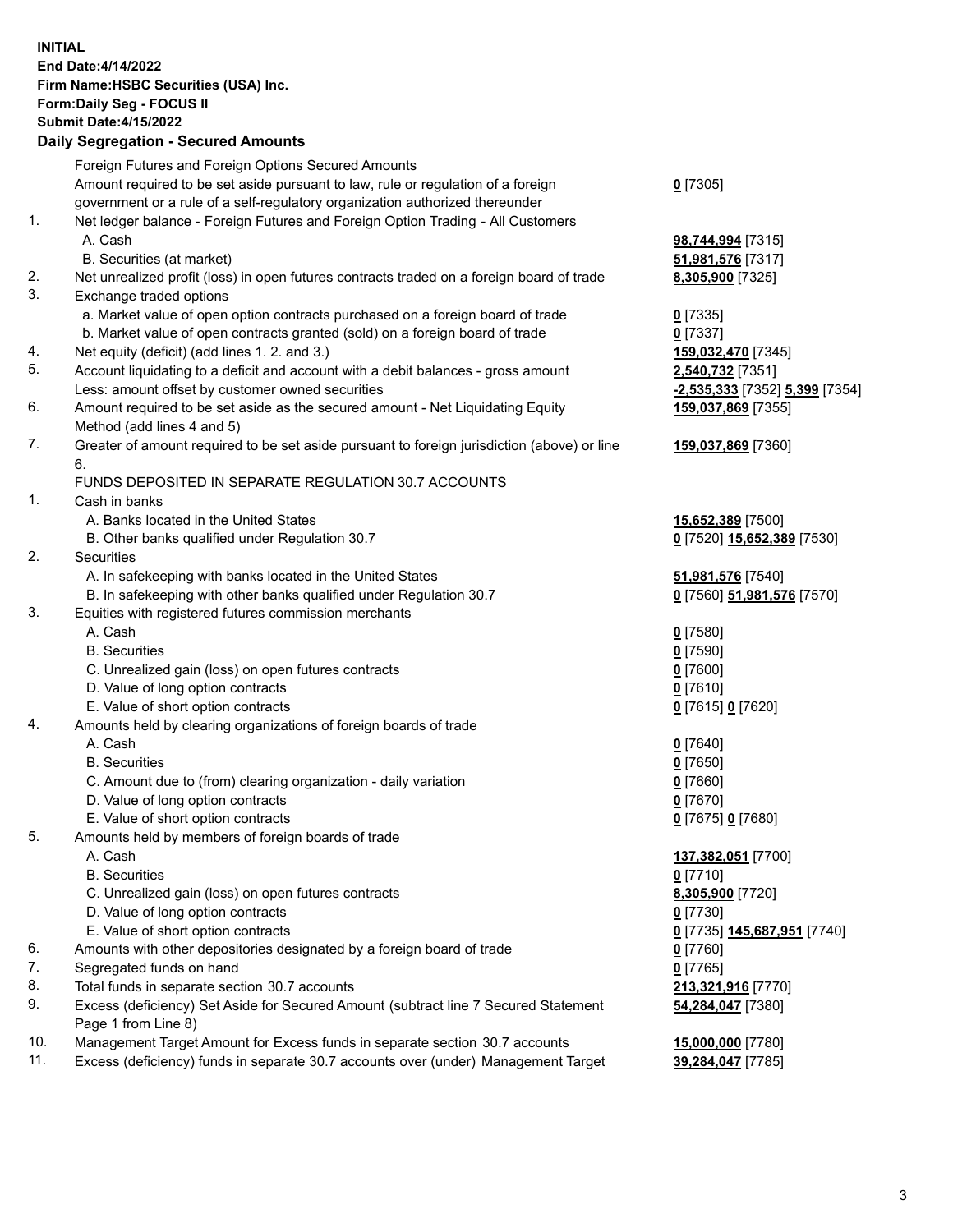**INITIAL End Date:4/14/2022 Firm Name:HSBC Securities (USA) Inc. Form:Daily Seg - FOCUS II Submit Date:4/15/2022 Daily Segregation - Segregation Statement** SEGREGATION REQUIREMENTS(Section 4d(2) of the CEAct) 1. Net ledger balance A. Cash **2,907,927,084** [7010] B. Securities (at market) **1,164,459,628** [7020] 2. Net unrealized profit (loss) in open futures contracts traded on a contract market **-841,578,606** [7030] 3. Exchange traded options A. Add market value of open option contracts purchased on a contract market **4,354,770,586** [7032] B. Deduct market value of open option contracts granted (sold) on a contract market **-906,466,232** [7033] 4. Net equity (deficit) (add lines 1, 2 and 3) **6,679,112,460** [7040] 5. Accounts liquidating to a deficit and accounts with debit balances - gross amount **69,510,243** [7045] Less: amount offset by customer securities **-69,510,243** [7047] **0** [7050] 6. Amount required to be segregated (add lines 4 and 5) **6,679,112,460** [7060] FUNDS IN SEGREGATED ACCOUNTS 7. Deposited in segregated funds bank accounts A. Cash **14,017,385** [7070] B. Securities representing investments of customers' funds (at market) **0** [7080] C. Securities held for particular customers or option customers in lieu of cash (at market) **257,370,527** [7090] 8. Margins on deposit with derivatives clearing organizations of contract markets A. Cash **2,206,889,779** [7100] B. Securities representing investments of customers' funds (at market) **174,255,035** [7110] C. Securities held for particular customers or option customers in lieu of cash (at market) **830,054,937** [7120] 9. Net settlement from (to) derivatives clearing organizations of contract markets **-184,950,561** [7130] 10. Exchange traded options A. Value of open long option contracts **4,354,770,586** [7132] B. Value of open short option contracts **-906,466,232** [7133] 11. Net equities with other FCMs A. Net liquidating equity **-332,203** [7140] B. Securities representing investments of customers' funds (at market) **0** [7160] C. Securities held for particular customers or option customers in lieu of cash (at market) **22,753,906** [7170] 12. Segregated funds on hand **54,280,258** [7150] 13. Total amount in segregation (add lines 7 through 12) **6,822,643,417** [7180] 14. Excess (deficiency) funds in segregation (subtract line 6 from line 13) **143,530,957** [7190] 15. Management Target Amount for Excess funds in segregation **132,000,000** [7194]

16. Excess (deficiency) funds in segregation over (under) Management Target Amount Excess

**11,530,957** [7198]